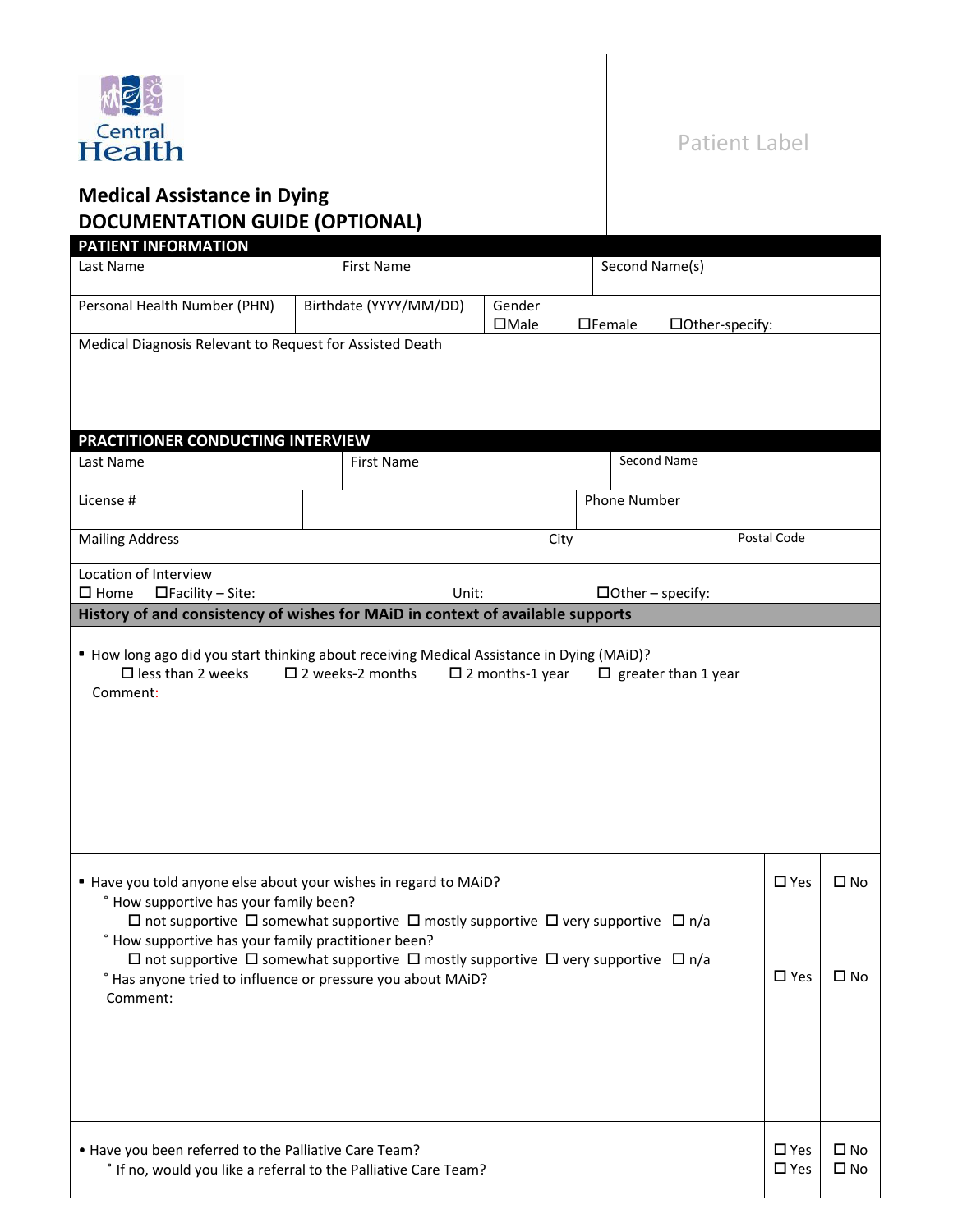| HCN: |  |
|------|--|
|      |  |

| ° If yes, how often do you have contact with the team or team member?<br>$\Box$ monthly $\Box$ other-specify:<br>$\square$ weekly<br>° Would you like more help from PC?                                                                                                                                                                                        | $\square$ Yes                                   | $\square$ No                                 |
|-----------------------------------------------------------------------------------------------------------------------------------------------------------------------------------------------------------------------------------------------------------------------------------------------------------------------------------------------------------------|-------------------------------------------------|----------------------------------------------|
| • Have you discussed your wish for MAiD with the Palliative Care Team?<br><sup>e</sup> How supportive has PC been with your wish for MAiD?<br>$\Box$ not supportive $\Box$ somewhat supportive $\Box$ mostly supportive $\Box$ very supportive $\Box$ n/a                                                                                                       | $\square$ Yes                                   | $\square$ No                                 |
| <sup>e</sup> Further comments about palliative care?                                                                                                                                                                                                                                                                                                            |                                                 |                                              |
| • Are you actively involved with a church or other religious group?<br>° If so, have you discussed this with your clergy?<br><sup>e</sup> How supportive has your clergy been?<br>$\Box$ not supportive $\Box$ somewhat supportive $\Box$ mostly supportive $\Box$ very supportive $\Box$ n/a<br>° Would you like me/us to help you access more spiritual care? | $\square$ Yes<br>$\square$ Yes<br>$\square$ Yes | $\square$ No<br>$\square$ No<br>$\square$ No |
| . What other supports might help you?<br>Tell me a bit about any diagnosis that led you to consider MAiD?                                                                                                                                                                                                                                                       |                                                 |                                              |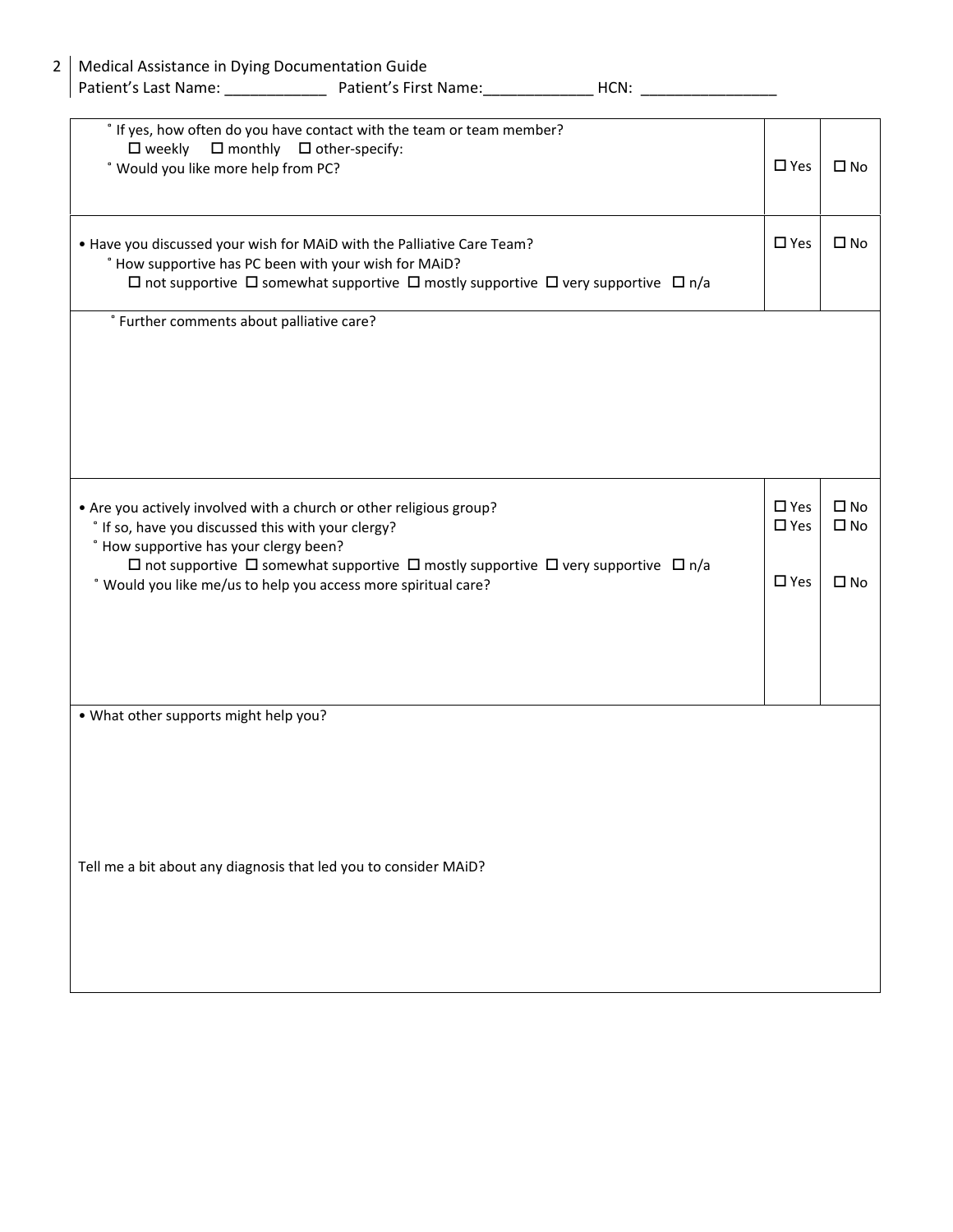| Patient understanding of main diagnosis underlying MAiD request and review of mental health issues                                                                                                                                                                                                                                                                                                                                                                                           |                                                                                                                     |                                                                                                              |
|----------------------------------------------------------------------------------------------------------------------------------------------------------------------------------------------------------------------------------------------------------------------------------------------------------------------------------------------------------------------------------------------------------------------------------------------------------------------------------------------|---------------------------------------------------------------------------------------------------------------------|--------------------------------------------------------------------------------------------------------------|
| If not volunteered, do you have:<br>• Cancer (add detail)?<br>° What treatments have been offered or received?                                                                                                                                                                                                                                                                                                                                                                               | $\square$ Yes                                                                                                       | $\square$ No                                                                                                 |
| • Neurological condition (add detail)?<br>° What treatments have been offered or received?                                                                                                                                                                                                                                                                                                                                                                                                   | $\Box$ Yes                                                                                                          | $\square$ No                                                                                                 |
| • Other medical condition (add detail)?<br>° What treatments have been offered or received?                                                                                                                                                                                                                                                                                                                                                                                                  | $\square$ Yes                                                                                                       | □ No                                                                                                         |
|                                                                                                                                                                                                                                                                                                                                                                                                                                                                                              |                                                                                                                     |                                                                                                              |
| • Depression?<br><sup>e</sup> Have you been feeling sad day in, day out?<br>° Do you feel guilty about things you did in the past?<br>° Are there any things you still enjoy? (add detail)<br><sup>e</sup> Have you had trouble with depression before?<br>° What kind of treatment did you get for this?<br>° Would you like help with the depression?                                                                                                                                      | $\Box$ Yes<br>$\square$ Yes<br>$\square$ Yes<br>$\square$ Yes<br>$\square$ Yes<br>$\Box$ Yes                        | $\square$ No<br>$\square$ No<br>$\square$ No<br>$\square$ No<br>$\square$ No<br>$\square$ No                 |
| • Anxiety?<br><sup>e</sup> Have you been worrying a lot?<br>Do you ever have panic attacks?<br>° Are there any things that make you feel less anxious (ask detail)?<br><sup>e</sup> Have you had trouble with anxiety before?<br>° What kind of treatment did you get for this?<br>° Would you like help with anxiety?<br><sup>e</sup> Additional mental health problems? (such as psychosis, substance use, etc.)<br>Details:<br>. Other comments about medical or mental health diagnoses: | $\square$ Yes<br>$\square$ Yes<br>$\square$ Yes<br>$\square$ Yes<br>$\square$ Yes<br>$\square$ Yes<br>$\square$ Yes | $\square$ No<br>$\square$ No<br>$\square$ No<br>$\square$ No<br>$\square$ No<br>$\square$ No<br>$\square$ No |
|                                                                                                                                                                                                                                                                                                                                                                                                                                                                                              |                                                                                                                     |                                                                                                              |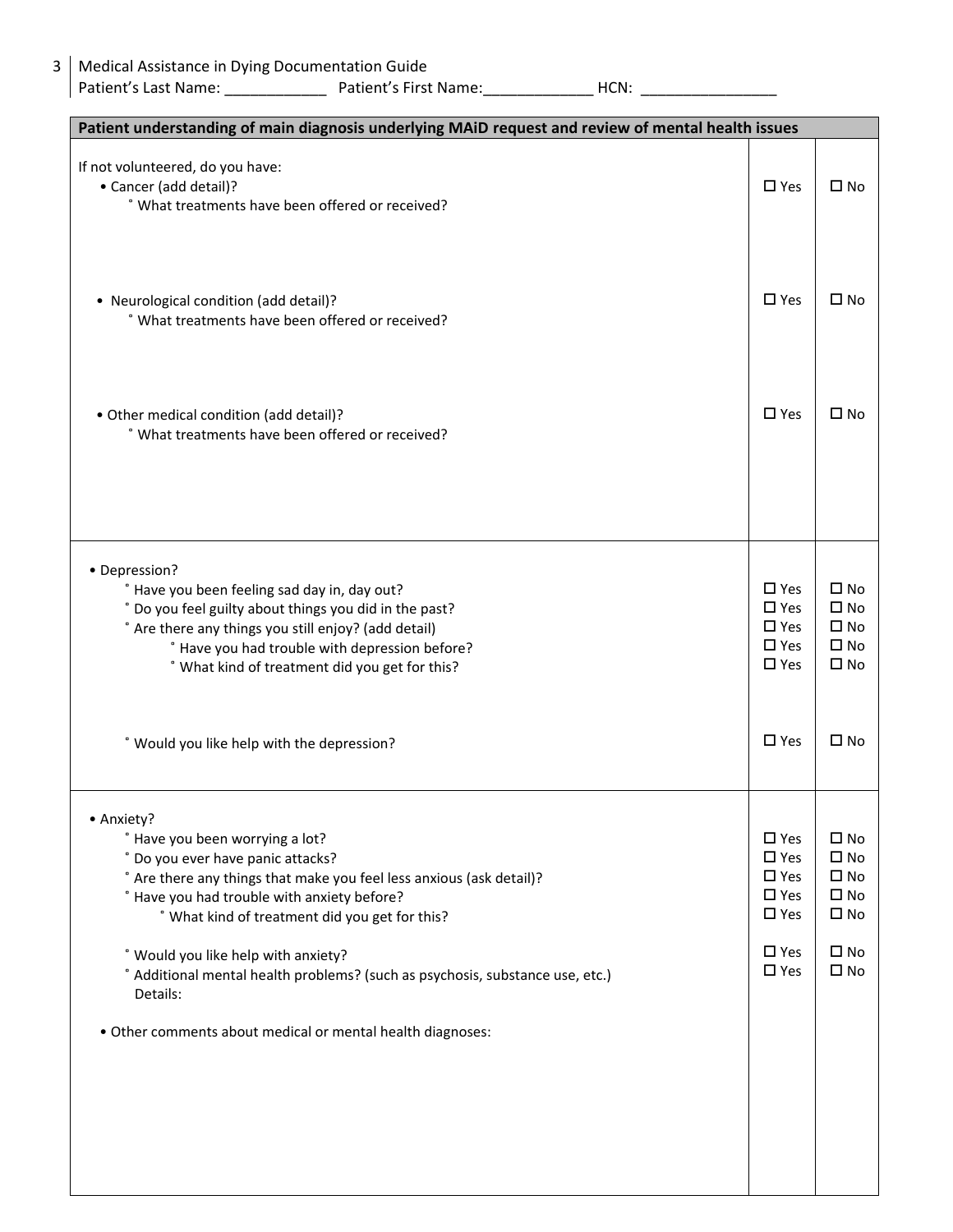| <b>Reasons for choosing Medical Assistance in Dying</b>                                               |                                   |                               |  |  |  |
|-------------------------------------------------------------------------------------------------------|-----------------------------------|-------------------------------|--|--|--|
| Tell me a bit about your health problems that led you to consider MAiD                                |                                   |                               |  |  |  |
|                                                                                                       |                                   |                               |  |  |  |
|                                                                                                       |                                   |                               |  |  |  |
|                                                                                                       |                                   |                               |  |  |  |
| (If not volunteered, ask the following and try to establish adverse impact on the patient, as below)  |                                   |                               |  |  |  |
| Problem                                                                                               | <b>Severity</b>                   | <b>Comments</b>               |  |  |  |
|                                                                                                       | (0-none, 1-mild, 2-mod, 3-severe) |                               |  |  |  |
| pain                                                                                                  |                                   |                               |  |  |  |
|                                                                                                       |                                   |                               |  |  |  |
| nausea                                                                                                |                                   |                               |  |  |  |
|                                                                                                       |                                   |                               |  |  |  |
| difficulty breathing                                                                                  |                                   |                               |  |  |  |
| choking/food or saliva going down the wrong way                                                       |                                   |                               |  |  |  |
|                                                                                                       |                                   |                               |  |  |  |
| difficulty eating                                                                                     |                                   |                               |  |  |  |
|                                                                                                       |                                   |                               |  |  |  |
| difficulty speaking                                                                                   |                                   |                               |  |  |  |
|                                                                                                       |                                   |                               |  |  |  |
| bleeding                                                                                              |                                   |                               |  |  |  |
|                                                                                                       |                                   |                               |  |  |  |
| loss of bowel/bladder control                                                                         |                                   |                               |  |  |  |
| lack of dignity                                                                                       |                                   |                               |  |  |  |
|                                                                                                       |                                   |                               |  |  |  |
| feelings of being a burden                                                                            |                                   |                               |  |  |  |
| to others                                                                                             |                                   |                               |  |  |  |
| losing control over the dying                                                                         |                                   |                               |  |  |  |
| process                                                                                               |                                   |                               |  |  |  |
| witnessed bad death                                                                                   |                                   |                               |  |  |  |
|                                                                                                       |                                   |                               |  |  |  |
| Other (write in detail)                                                                               |                                   |                               |  |  |  |
|                                                                                                       |                                   |                               |  |  |  |
| Is there anything else that might help you cope with these problems better (add detail)?              |                                   | $\square$ Yes<br>$\square$ No |  |  |  |
|                                                                                                       |                                   |                               |  |  |  |
|                                                                                                       |                                   |                               |  |  |  |
|                                                                                                       |                                   |                               |  |  |  |
|                                                                                                       |                                   |                               |  |  |  |
|                                                                                                       |                                   |                               |  |  |  |
|                                                                                                       |                                   |                               |  |  |  |
| Knowledge about Medical Assistance in Dying                                                           |                                   |                               |  |  |  |
|                                                                                                       |                                   |                               |  |  |  |
| • Tell me/us what you already know about MAiD (rate understanding/knowledge)                          |                                   |                               |  |  |  |
| $\Box$ none/minimal knowledge $\Box$ some knowledge $\Box$ excellent knowledge $\Box$ couldn't assess |                                   |                               |  |  |  |
|                                                                                                       |                                   |                               |  |  |  |
| • What else do you want to know about MAiD? (interviewer comment on questions):                       |                                   |                               |  |  |  |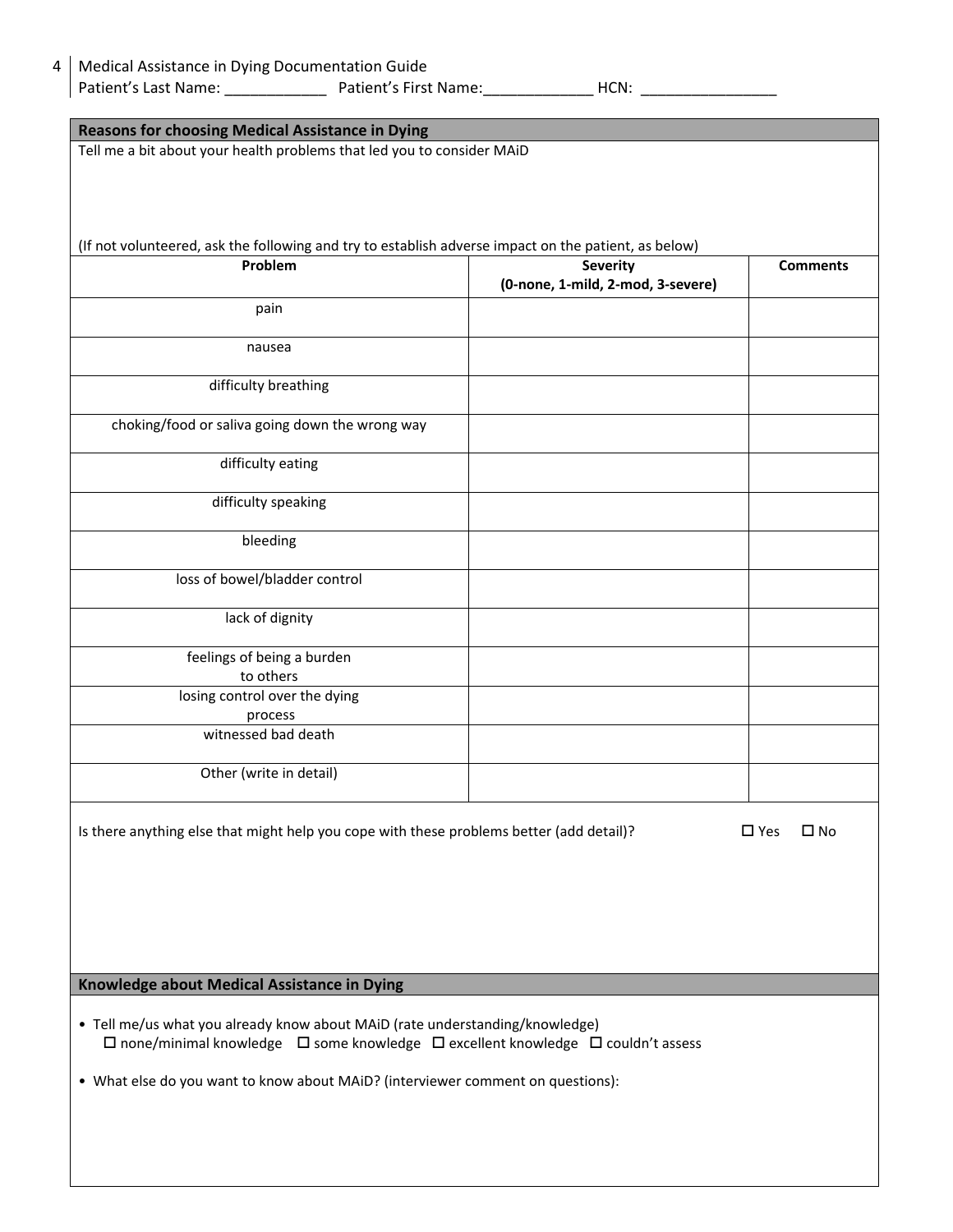| • Does your family or anyone else close to you want more information? | □ Yes □ No |  |
|-----------------------------------------------------------------------|------------|--|
| Is it okay for me/us to talk with them?                               | □ Yes □ No |  |

- Under Bill C-14 an individual needs to meet the following criteria to be considered eligible for Medical Assistance in Dying:
	- ˚ They are eligible for health services funded by a government in Canada;
	- ˚ They are at least 18 years of age and capable of making decisions with respect to their health;
	- ˚ They have a grievous and irremediable medical condition, meaning;
	- ˚ They have a serious and incurable illness, disease, or disability; AND
	- ˚ They are in an advanced state of irreversible decline in capacity; AND
	- ˚ That illness, disease, or disability or that state of decline causes them enduring physical or psychological suffering that is intolerable to them and that cannot be relieved under conditions that they consider acceptable; AND
	- ˚ Their natural death has become reasonably foreseeable, taking into account all of their medical circumstances, without a prognosis necessarily having been made as to the specific length of time that they have remaining.
	- ˚ They have made a voluntary request for medical assistance in dying that, in particular, was not made as a result of of external pressure; AND
	- ˚ They give informed consent to receive Medical Assistance in Dying after being informed of the means that are available to relieve their suffering, including palliative care.
- The individual must submit the request for MAiD in writing. The request should be signed and dated in the presence of two independent witnesses.
- Two practitioners must agree that the patient has met the above criteria before MAiD can occur. The requirements of informed consent must be present and documented by both practitioners.
- Anyone who requests Medical Assistance in Dying may change their mind at any time prior to the provision of Medical Assistance in Dying. We will support your decision either way, at any time you want to change your mind.
- If you lose competency by the time Medical Assistance in Dying is to be provided, the Medical Assistance in Dying cannot proceed.

## **Quality assurance, family/friend involvement, privacy, unanticipated costs and insurance issues**

- The Health Information Protection Act states that health information will only be collected, used, and disclosed in accordance with that act. All personal information related to your MAiD process will be secured in health records, unless you specifically request otherwise.
- Your de-identified information will be reviewed periodically as part of a quality assurance process for MAiD, to ensure that we are doing our best. No personal information which might identify you or your family will be released.
- We would encourage you to involve your family or other people close to you in your MAiD considerations as much as possible. However, we will not disclose any information without your consent.
- MAiD may be written on your death certificate. Is this a concern for you?  $\square$  Yes  $\square$  No
- MAiD may affect some insurance policies. Have you discussed this with your insurance provider?  $\square$  Yes  $\square$  No
- If MAiD cannot be provided in your current location, there may be a cost involved in transportation.

## **Practical details about MAiD**

- MAiD is provided using intravenous medications. You can choose the date and time and location to have MAiD. We will make all reasonable efforts to ensure your request is met. However, due to practical realities we may not always be able to meet this expectation fully.
- Would you like a copy of the Patient Request Form?  $\Box$  Yes  $\Box$  No